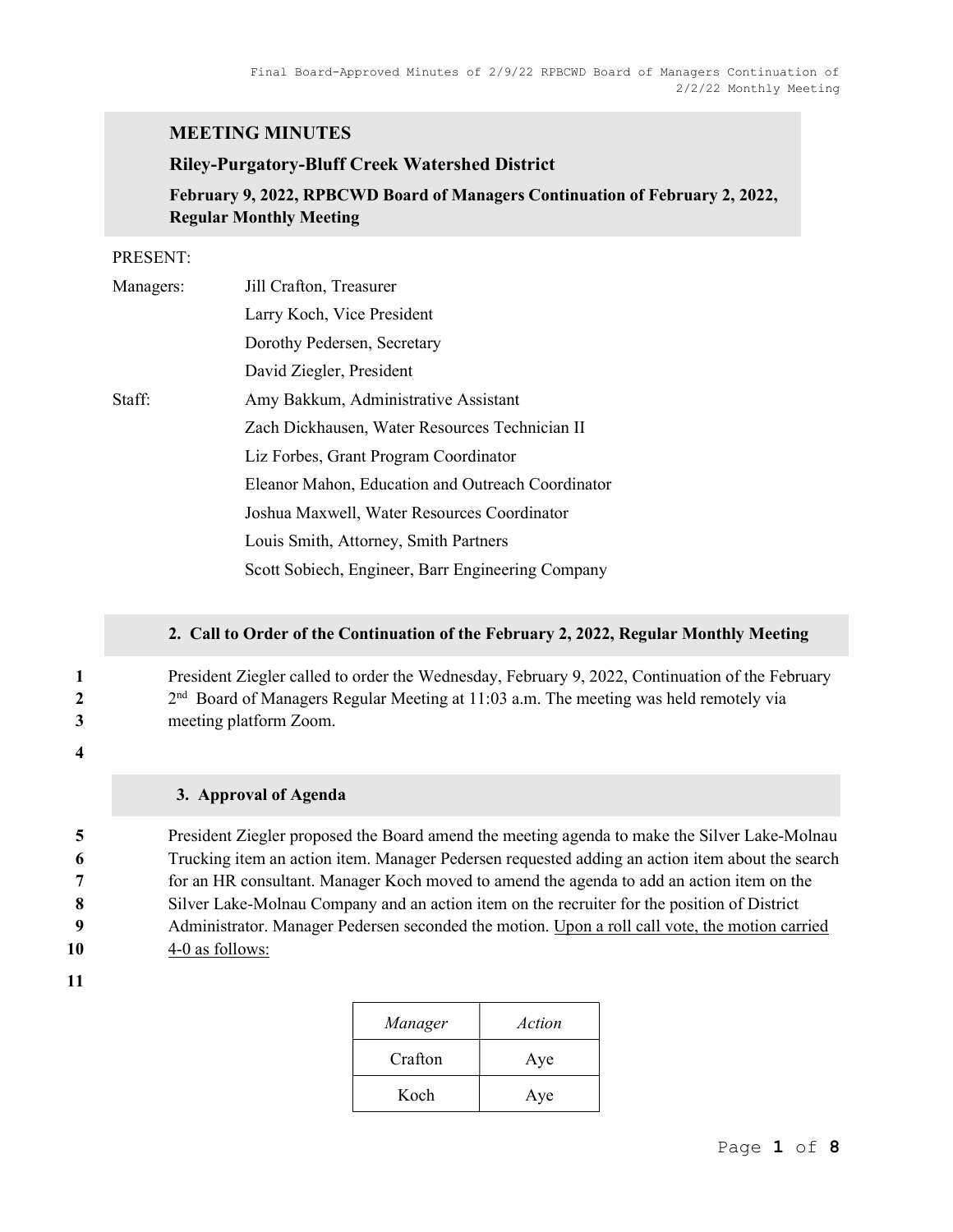| Pedersen | Aye |
|----------|-----|
| Ziegler  | Aye |

#### 3b. Silver Lake Project – Molnau Trucking

Manager Koch moved to authorize President Ziegler to sign a letter addressed to Molnau, with the letter being substantially in the form proposed by District Legal Counsel subject to nonsubstantive changes to be discussed between President Ziegler, himself, and Legal Counsel. Manager Pedersen seconded the motion.

- There was discussion about what details of the letter Manager Koch means by nonsubstantive changes. Manager Koch listed the details he would like added to the letter to make it a good clean letter that's extremely clear, including attaching to the letter a spreadsheet formatted like a pay 20 application, in order to make clear what had been completed.
- Attorney Smith commented Molnau Trucking was notified of this meeting and had advance 22 notice of the draft version of the letter, so they were aware of their opportunity to appear today 23 and comment. Attorney Smith said he received Manager Koch's comments on the draft letter and 24 believes those revisions are workable, even if more detail than the District's Legal Counsel thought necessary, but they can be addressed.
- 26 Attorney Smith said typically when a Board authorizes a letter to be approved and executed subject to nonsubstantive changes, it's pursuant to review by Legal Counsel. He said it is within the Board's discretion to involve the Board President and other managers, but here all of the changes Manager Koch outlined make sense and will be implemented, so Legal Counsel believes we are in good shape.
- Manager Crafton asked if a friendly amendment would be accepted to have the final review done by Legal Counsel. Manager Koch said his motion was to have Legal Counsel, himself, and President Ziegler do the final review to make sure the letter is in acceptable form. Attorney Smith said in the event that Manager Koch, President Ziegler, and the District's Legal Counsel can't agree on the final language of the letter, what is the Board's intent as to who makes the final decision. Manager Koch made the friendly amendment to the motion to add if two of the three out of himself, President Ziegler, and Legal Counsel agree on the letter, President Ziegler will sign the letter. Manager Koch said he is the one who raised the clarifications to the letter, and he wants input on those clarifications being added to the letter. Manager Crafton said she would be fine with adding the supplemental schedule to the letter, but she thinks the letter is fine as it stands, so she will vote no to the motion as it is worded.
- Upon a roll call vote, the motion carried 3-1 as follows:
- 

| Manager | Action |
|---------|--------|
| Crafton | No     |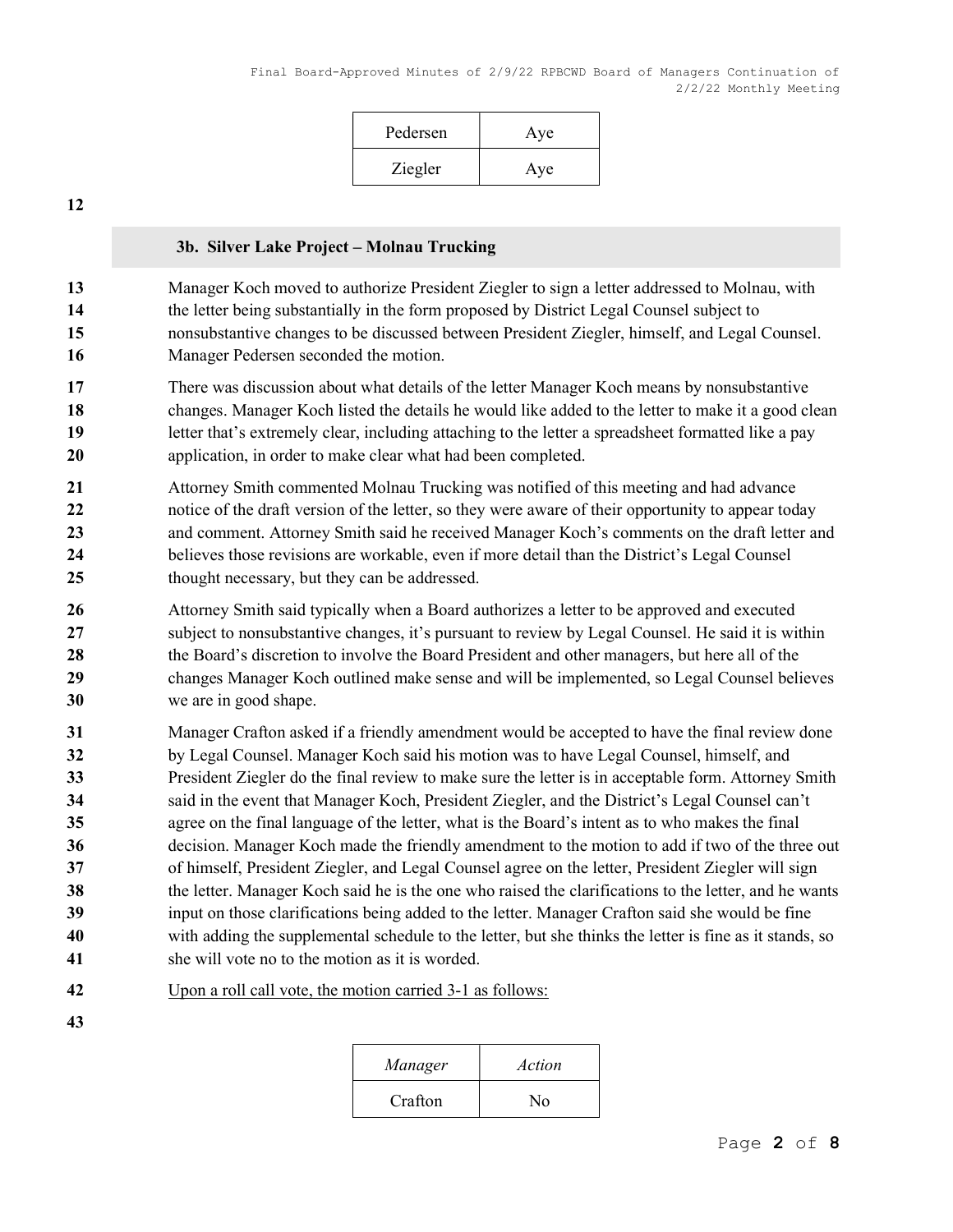| Koch     | Aye |
|----------|-----|
| Pedersen | Aye |
| Ziegler  | Aye |

# 8. Action Items

50

## 45 a. Items Pulled from Consent Agenda 46 i. Accept January Staff Report

47 Manager Koch moved to lay over any items laid over at the Board's February 48 2<sup>nd</sup> meeting to the Board's March Regular Meeting. Manager Crafton seconded 49 the motion. . Upon a roll call vote, the motion carried 4-0 as follows:

| Manager  | Action |
|----------|--------|
| Crafton  | Aye    |
| Koch     | Aye    |
| Pedersen | Aye    |
| Ziegler  | Aye    |

| 53<br>54<br>55 | d. Accept 2021 Scoresheet<br>Item laid over to the Board's March Regular meeting.       |
|----------------|-----------------------------------------------------------------------------------------|
| 56<br>57<br>58 | e. Approve Final Reconciliation<br>Item laid over to the Board's March Regular meeting  |
| 59<br>60<br>61 | f. Approve Fee Schedule<br>Item laid over to the Board's March Regular meeting          |
| 62<br>63<br>64 | g. Lotus Lake Violations Report<br>Item laid over to the Board's March Regular meeting. |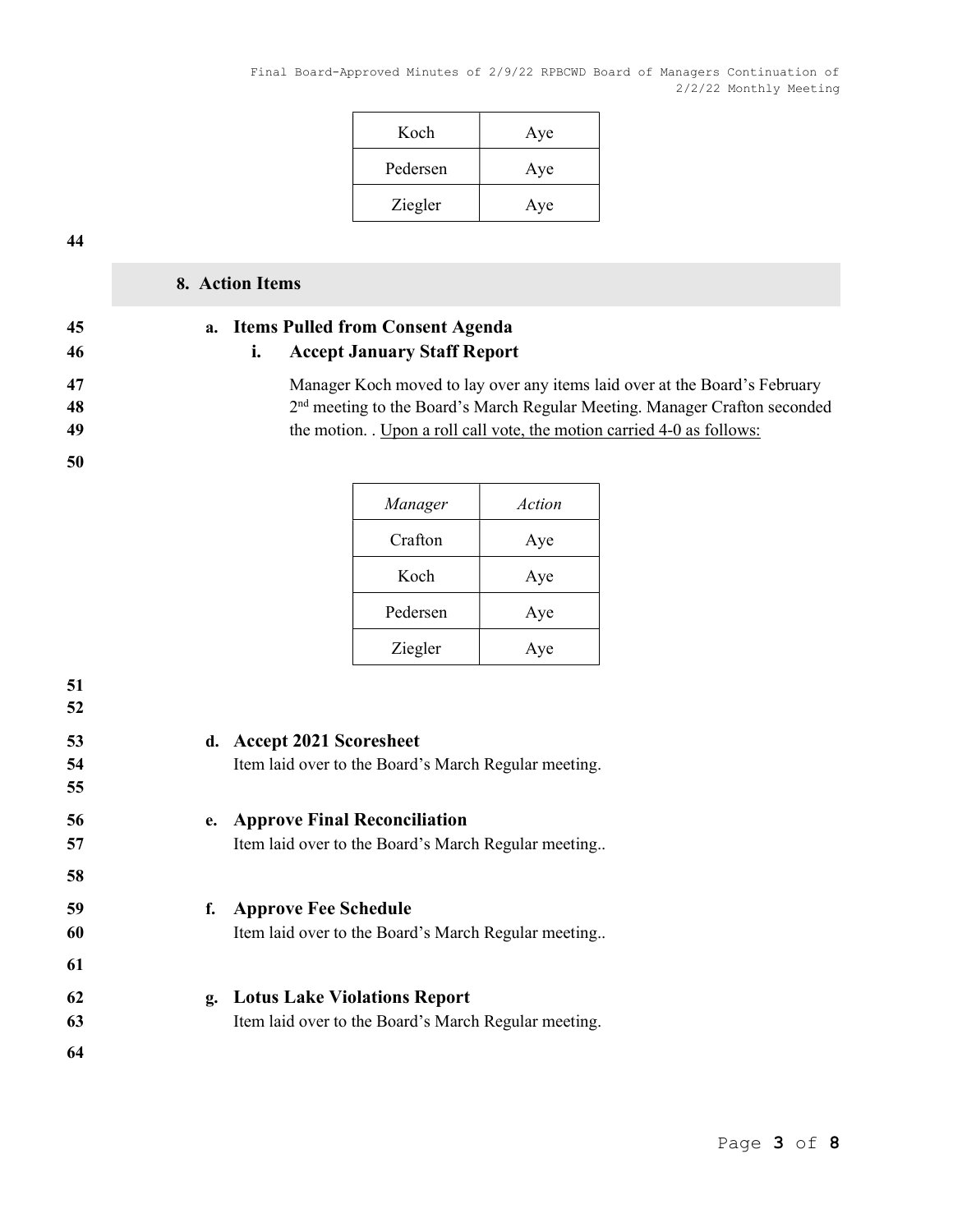|                            | 9. Informational Items                                                                                                                                                                                                                                                                                     |  |  |
|----------------------------|------------------------------------------------------------------------------------------------------------------------------------------------------------------------------------------------------------------------------------------------------------------------------------------------------------|--|--|
| 65                         | <b>Duck Lake Outlet Elevation</b>                                                                                                                                                                                                                                                                          |  |  |
| 66                         | a.                                                                                                                                                                                                                                                                                                         |  |  |
| 67                         | Item laid over to the Board's March Regular meeting.                                                                                                                                                                                                                                                       |  |  |
|                            | 10. Discussion Items                                                                                                                                                                                                                                                                                       |  |  |
| 68                         | c. Administrator Report                                                                                                                                                                                                                                                                                    |  |  |
| 69                         | Ms. Mahon displayed a presentation with photos and reported on the City of                                                                                                                                                                                                                                 |  |  |
| 70                         | Chanhassen's February Fest and the District's activities there.                                                                                                                                                                                                                                            |  |  |
| 71                         | Manager Koch said he would support the District getting some banners and flags for the                                                                                                                                                                                                                     |  |  |
| 72                         | District to use in its events displays. Manager Pedersen said she knows the City of                                                                                                                                                                                                                        |  |  |
| 73                         | Shorewood will be holding a park re-opening for Silverwood Park, and the City would                                                                                                                                                                                                                        |  |  |
| 74                         | welcome the District's participation in that event. She suggested staff to call Julie Moore                                                                                                                                                                                                                |  |  |
| 75                         | at the City of Shorewood regarding participating.                                                                                                                                                                                                                                                          |  |  |
| 76                         | Temporary Interim Administrator Sobiech asked the Board about its interest in pursuing a                                                                                                                                                                                                                   |  |  |
| 77                         | sponsorship of a Green Corps member this year, such as for assisting the District with its                                                                                                                                                                                                                 |  |  |
| 78                         | soil health initiative and/or water quality monitoring. The managers discussed the idea                                                                                                                                                                                                                    |  |  |
| 79                         | and their support of the idea.                                                                                                                                                                                                                                                                             |  |  |
| 80                         | Manager Koch moved to amend the meeting agenda to make this an action item and                                                                                                                                                                                                                             |  |  |
| 81                         | moved to direct staff to pursue a plan to engage a Green Corps member to assist the                                                                                                                                                                                                                        |  |  |
| 82                         | District during the 2022 calendar year. Manager Pedersen seconded the motion.                                                                                                                                                                                                                              |  |  |
| 83<br>84<br>85<br>86<br>87 | Manager Koch made the friendly amendment that staff comes back and recommends the<br>number of Green Corps members to engage. Manager Pedersen agreed to the friendly<br>amendment. Ms. Bakkum noted the deadline is March 22 <sup>nd</sup> . Upon a roll call vote, the<br>motion carried 4-0 as follows: |  |  |

| Manager  | Action |
|----------|--------|
| Crafton  | Aye    |
| Koch     | Aye    |
| Pedersen | Aye    |
| Ziegler  | Aye    |

89 President Ziegler asked staff for an update on the managers' District email accounts.

Temporary Interim Administrator Sobiech provided an update and asked managers for feedback on how they want to proceed. The managers each spoke on their email delivery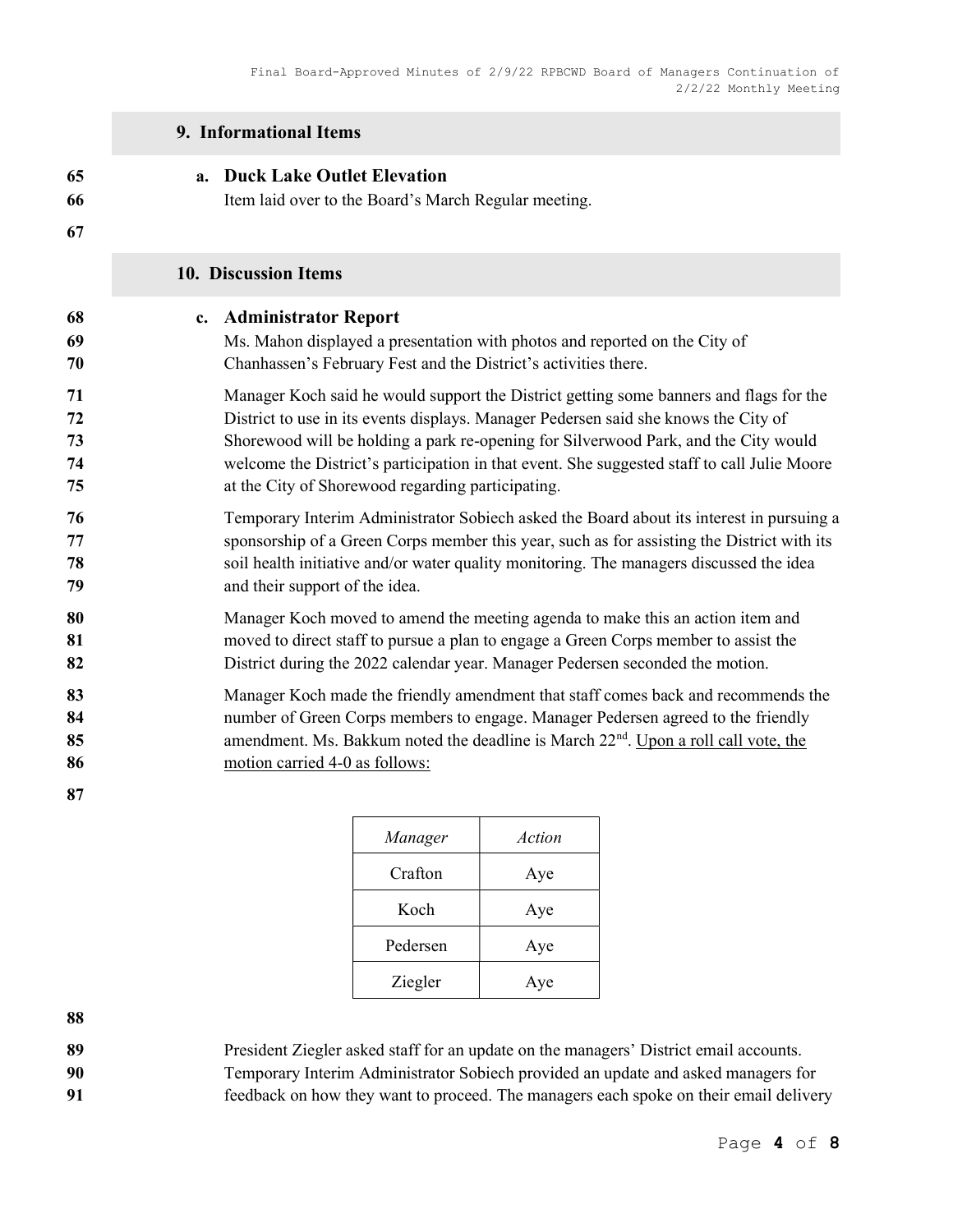- concerns and ideas on how to proceed. Manager Koch suggested Mr. Sobiech look into 93 this with the District's IT consultant to discuss what can and can't be done. Temporary Interim Administrator Sobiech said the managers' feedback gives staff direction on that matter.
- Temporary Interim Administrator Sobiech gave an update on the status of the District's annual report. He said staff will try to have a draft report ready for the managers before the March Board meeting.
- Temporary Interim Administrator Sobiech reported Barr Engineering has been contacted by the City of Minnetonka seeking assistance with a streambank stabilization project along Purgatory Creek in Purgatory Park. He asked if the Board prefers Barr working on 102 that project or sees it as a potential conflict of interest because Barr would also be doing the permit review. He provided more background on the project and its history.
- Manager Koch said if the project is likely to involve a permit, his inclination is for Barr Engineering to decline the project as long as Barr Engineering is serving as the District's engineer and will be evaluating permit requests. Attorney Smith stated the most important thing is the Board have a discussion. He said this issue arises frequently in
- metro area watersheds. Attorney Smith said the conflict in serving in a permitting role and project design role and being the permit advocate can be a real one, and on the other hand some Districts look at this situation and feel like their interests are served by having an engineer they trust design a project dealing with water resources in the watershed. He said the permitting issue would still be there, and in that case, maybe the Board would refer the permit review to another engineering firm to conduct a permit review. Attorney
- Smith said the most important thing is the managers weigh in and provide direction.
- 115 Manager Crafton said she would like to move forward on the project, so if there is a way to subcontract out some of the permit review, she would be in favor of it. Manager Pedersen agreed with Manager Crafton's position and supported subbing out the permit review. Manager Koch asked if there is a way to approach this project as an exploration 119 by the District as he isn't sure hiring another firm to review the permit application is a 120 good business way to approach it.
- Ms. Forbes noted several months ago she was contacted about the City possibly 122 submitting a grant application for the project. Mr. Sobiech said if a cost share agreement 123 were put in place, the District could possibly provide technical project support, such as design support, through a cost share agreement. Manager Crafton supported this idea of **partnering with the City**.
- The managers by consensus agreed Mr. Sobiech would gather more information and 127 bring this item back to the Board at its March meeting. The managers agreed by consensus to add to the March agenda a discussion about the Board's priorities to make sure Temporary Interim Administrator Sobiech understands the priorities.
-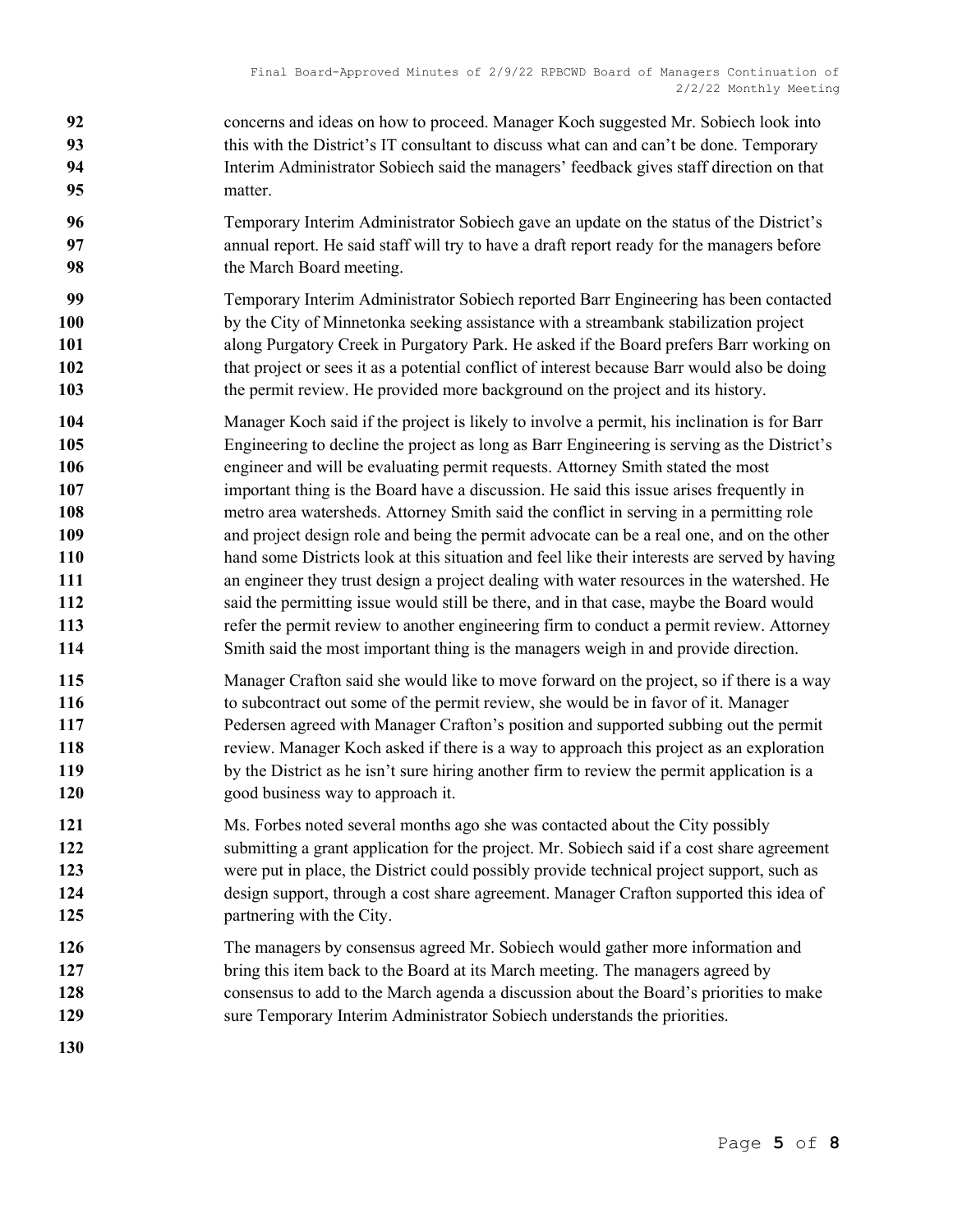| 131                                                                                                          | d. Managers' Report                                                                                                                                                                                                                                                                                                                                                                                                                                                                                                                                                                                                                                                                                                                                                                                                                                                                                                                                                                                                                                                                                                                                                                                                                                                                     |  |
|--------------------------------------------------------------------------------------------------------------|-----------------------------------------------------------------------------------------------------------------------------------------------------------------------------------------------------------------------------------------------------------------------------------------------------------------------------------------------------------------------------------------------------------------------------------------------------------------------------------------------------------------------------------------------------------------------------------------------------------------------------------------------------------------------------------------------------------------------------------------------------------------------------------------------------------------------------------------------------------------------------------------------------------------------------------------------------------------------------------------------------------------------------------------------------------------------------------------------------------------------------------------------------------------------------------------------------------------------------------------------------------------------------------------|--|
| 132                                                                                                          | i. Manager Koch                                                                                                                                                                                                                                                                                                                                                                                                                                                                                                                                                                                                                                                                                                                                                                                                                                                                                                                                                                                                                                                                                                                                                                                                                                                                         |  |
| 133<br>134<br>135<br>136<br>137<br>138<br>139<br>140<br>141<br>142<br>143<br>144<br>145<br>146<br>147<br>148 | Manager Koch said he thinks it's a good policy to let the managers know about<br>contacts he has had with constituents. He reported on a phone call he received<br>from Ms. Bennett and Ms. Prochaska about Noble Hills and email he received<br>from them with Dr. Strack's report. Manager Koch noted he received two<br>documents via Dropbox, and he will forward them to President Ziegler. Manager<br>Koch said he'd like to see the Board discuss the Riley Creek and Fredrick Miller<br>Spring conditions and understand where that reach ranks in the District's CRAS.<br>He said he'd like staff to give the Board an update on that reach of the creek and<br>any recommendations they have. Manager Koch said he would like staff to<br>review the University of Minnesota's wakeboard study report and report to the<br>Board any recommendations. Manager Koch announced that every year the<br>Minnesota Continuing Legal Education puts on a continuing legal education<br>seminar series on data and privacy. He said he would appreciate getting a report<br>from staff or the District's IT consultant as to whether or not they've been able to<br>conduct an assessment of the security of the District's system and have a<br>discussion at next month's meeting. |  |
| 149<br>150<br>151<br>152<br>153<br>154<br>155                                                                | ii. Search Firms<br>Manager Pedersen reminded the managers of the information the managers<br>received about the two consultants. Manager Pedersen commented on watershed-<br>specific experience of one of the consultants and on the cost difference between<br>the two consultants and for those reasons, she is recommending DDA. Manager<br>Pedersen commented on negotiating the cost with DDA.                                                                                                                                                                                                                                                                                                                                                                                                                                                                                                                                                                                                                                                                                                                                                                                                                                                                                   |  |
| 156<br>157                                                                                                   | Manager Pedersen moved to approve moving forward with DDA. Manager<br>Crafton seconded the motion.                                                                                                                                                                                                                                                                                                                                                                                                                                                                                                                                                                                                                                                                                                                                                                                                                                                                                                                                                                                                                                                                                                                                                                                      |  |
| 158<br>159<br>160<br>161<br>162<br>163<br>164<br>165<br>166                                                  | Manager Koch moved to amend the motion to make it clear the Board requests a<br>complete contract from DDA, and the Board receives the contract and submits<br>the contract to legal for comment, and the contract and decision to hire DDA be<br>made at the next meeting. Manager Koch said he is concerned about what he<br>calls "your own backyard" because perhaps a broader search would be better. He<br>said he worries DDA might be more siloed about their views regarding breadth<br>of the search. Manager Pedersen said she has provided the contract to the<br>District's Legal Counsel and said she would prefer to know the contract is being<br>reviewed by legal and the Board can move on to the next step.                                                                                                                                                                                                                                                                                                                                                                                                                                                                                                                                                         |  |
| 167<br>168<br>169<br><b>170</b>                                                                              | There was discussion about the possible geographic scope of the candidate<br>search. Manager Koch said he prefers the search cast a wider net. He said he<br>objects to four-days' notice of a review on an important thing. He said that is not<br>the right process.                                                                                                                                                                                                                                                                                                                                                                                                                                                                                                                                                                                                                                                                                                                                                                                                                                                                                                                                                                                                                  |  |
| 171                                                                                                          | The motion to amend the motion died due to lack of a second.                                                                                                                                                                                                                                                                                                                                                                                                                                                                                                                                                                                                                                                                                                                                                                                                                                                                                                                                                                                                                                                                                                                                                                                                                            |  |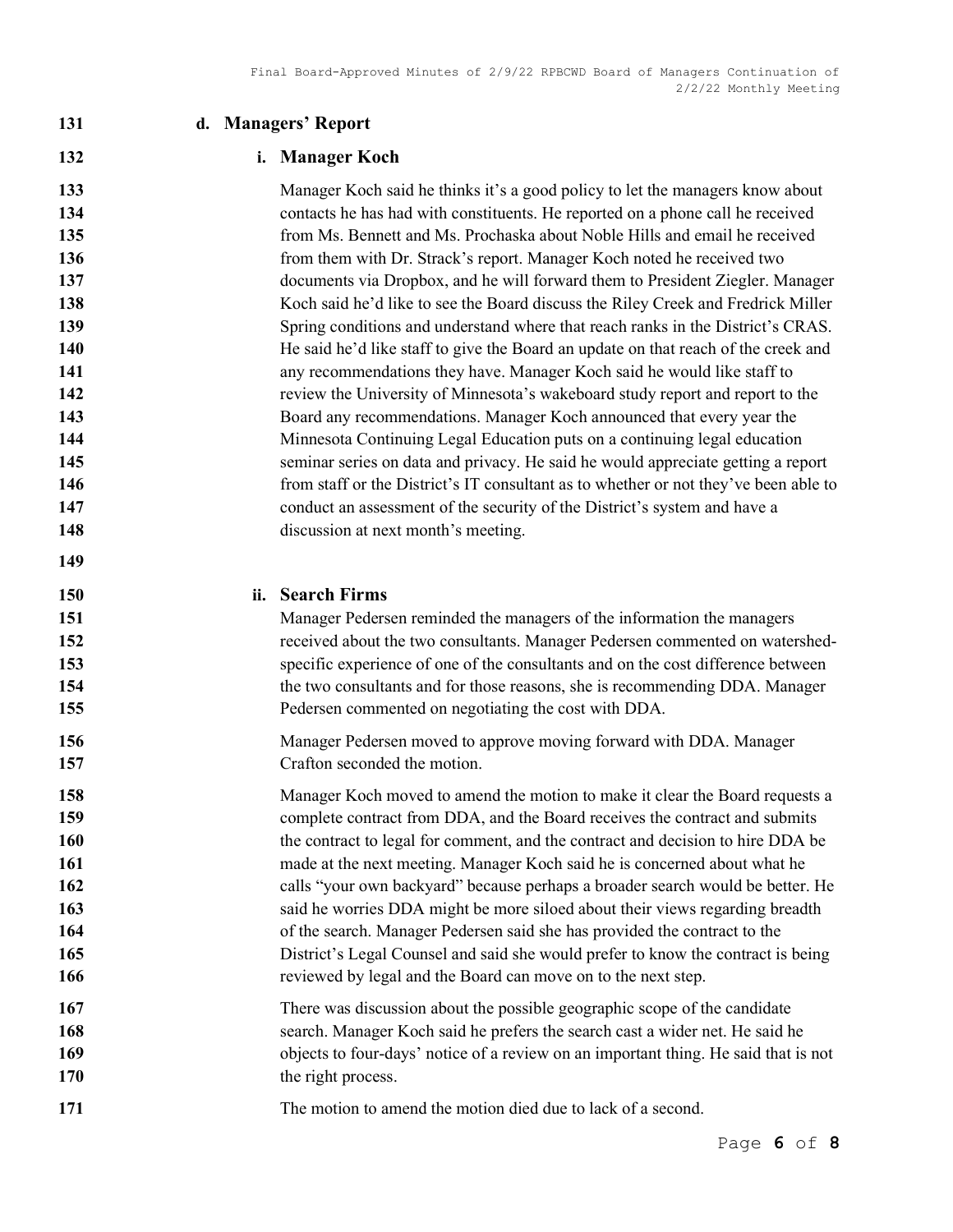| 172 | Attorney Smith said the District and Legal Counsel have a standard template for      |
|-----|--------------------------------------------------------------------------------------|
| 173 | a professional services agreement that includes a number of statutory                |
| 174 | requirements that must be in an agreement. He said for that reason Legal Counsel     |
| 175 | often finds for a consultant such as this, that what they develop is a document      |
| 176 | that is the scope of their work, which is attached as an exhibit to the agreement.   |
| 177 | Attorney Smith said the District's Legal Counsel has a strong preference that the    |
| 178 | District's template for professional services be used and for communication with     |
| 179 | the consultant to be consistent with that point.                                     |
| 180 | Manager Pedersen amended her motion on moving forward with DDA as the                |
| 181 | District's HR consultant to add that the contract needs to be reviewed and           |
| 182 | approved by Legal Counsel. Manager Crafton accepted the friendly amendment.          |
| 183 | Manager Koch said he won't vote for any motion on a contract where he hasn't         |
| 184 | seen the final contract prior to the vote, and he thinks this should be brought back |
| 185 | to the Board when the Board has a final contract.                                    |
| 186 | Upon a roll call vote, the motion carried 3-1 as follows:                            |
| 187 |                                                                                      |

| Manager  | Action |
|----------|--------|
| Crafton  | Aye    |
| Koch     | No     |
| Pedersen | Aye    |
| Ziegler  | Aye    |

| Manager Crafton moved that the District forward the wakeboard report to Metro MAWD<br>to comment and ask to have it as a topic on the agenda at the next Metro MAWD<br>meeting. Manager Pedersen seconded the motion.                                                                                                                                                          |
|--------------------------------------------------------------------------------------------------------------------------------------------------------------------------------------------------------------------------------------------------------------------------------------------------------------------------------------------------------------------------------|
| Manager Koch said he supports this idea and thinks legislation on wakeboarding should<br>be forwarded. Manager Koch made the friendly amendment that staff review the report<br>and come back with recommendations. Manager Crafton and Manager Pedersen accepted<br>the friendly amendment. There was discussion about what questions Manager Crafton<br>could raise to MAWD. |
| No vote was taken.                                                                                                                                                                                                                                                                                                                                                             |
| e. Governance Committee Report<br>President Ziegler said the Committee meets on Friday.                                                                                                                                                                                                                                                                                        |
|                                                                                                                                                                                                                                                                                                                                                                                |